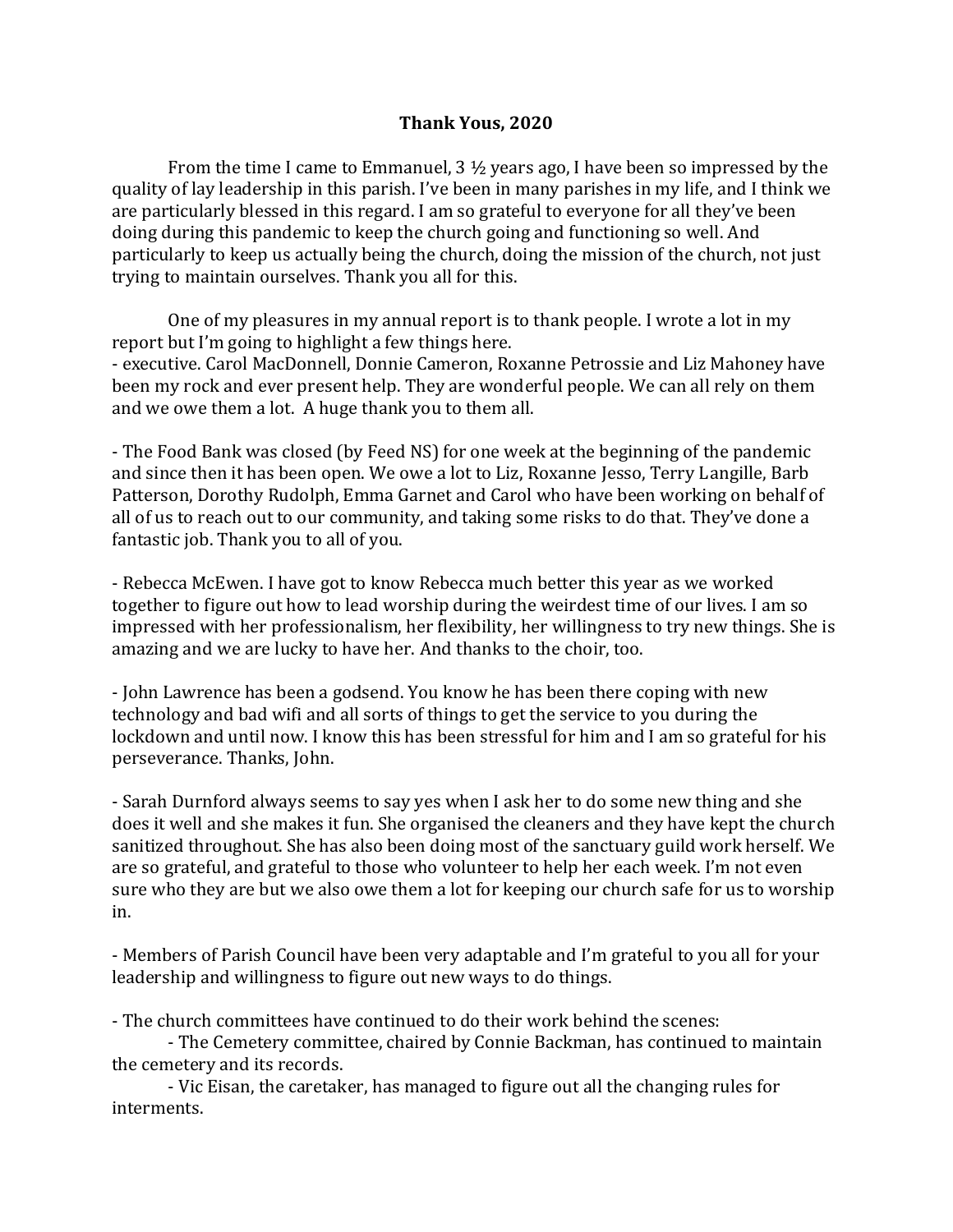- The Property Committee, headed by Keith LeFrense, has kept the church in good repair and even done some needed renovations including bringing us up to fire safety code. He also checked the buildings regularly.

- The Spiritual Development Team has helped me with worship and study groups, and come up with some wonderful ideas, besides leading the Day of Enrichment before the pandemic started.

- The Pastoral Care Team has kept in touch with parishioners, even when we couldn't visit.

- Allen Johnson and the Safer Church Committee has kept our records up-to-date and made sure police checks were current.

- Our Licensed Lay Ministers have also been amazing, learning new routines for almost everything. The 3 LLMs in training completed their course over zoom and have been doing their on-the-job training under the most difficult circumstances, but they've been doing it very well. Many thanks to Carol, Liz, Betty Bowdridge, Allen, Barb and Donnie. And we hope to get Avon Fancy back when it's safe for him to come. But he led the Bible study until we had to stop.

- The greeters and sidespeople have also been great, in spite of all these new regulations, they still make everyone feel welcome in church.

- Thanks to our Synod delegates this year, Barb and Carol, who helped break new ground, and elect our new bishop, Sandra Fyfe in the first ever distanced synod.

- Kathy Melvin and her team have prepared 2 children and their families for baptism.

- Maureen Hubley and Lillian Ferguson have reviewed the books for 2019.

- Lillian has continued to prepare the bulletins each week we had in-person worship.

- The prayer group members learned how to use zoom so they could continue to pray for us all.

- Bev Lawrence took over organising the annual phoning and prayer ministry.

- Mother's Union, the ELF group and the Busy Hands Social Club all resumed meeting in the fall and, after a Christmas break for Covid, are resuming again now.

- Rev. Ed Coleman, who has been leading some very interesting and well received sessions in the church, both his Releasing Your Creativity workshops and his Inner Peace workshops, and has also taken a number of services for me, has been a great support. I am so grateful that he has joined our parish.

- I'm also grateful to my husband Charles, who has joined the church and the choir and is so supportive of me. I don't know how I could do this ministry without him.

- Some of you have not been able to exercise your usual ministries and I know this is hard for you. Thank you for your faithfulness and patience as we keep each other safe.